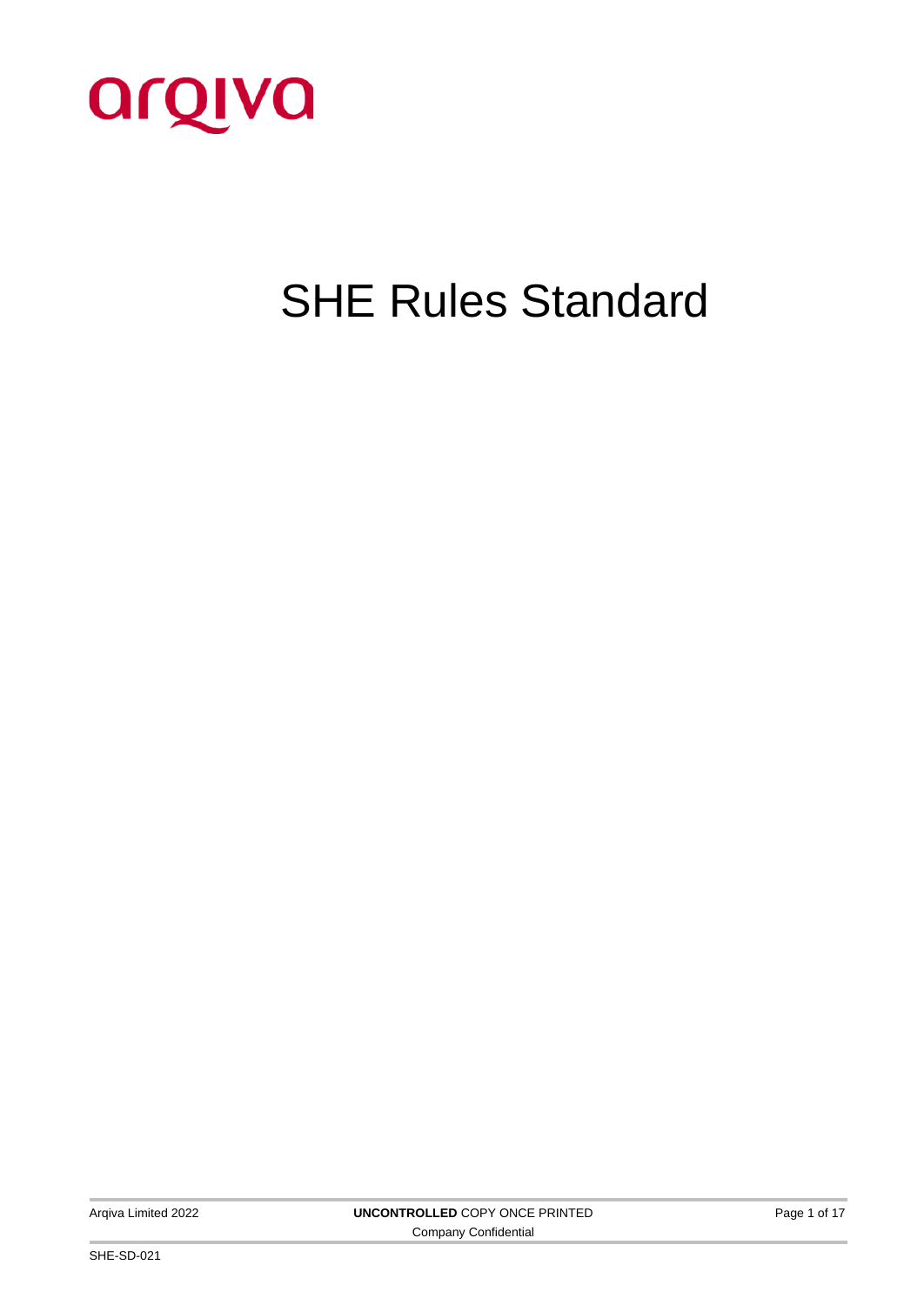# **Table of Contents**

| 2 <sup>7</sup> |  |
|----------------|--|
| 3 <sup>1</sup> |  |
| $\overline{4}$ |  |
| 5 <sup>1</sup> |  |
| 6              |  |
| $\mathbf{7}$   |  |
| 8              |  |
|                |  |
|                |  |
|                |  |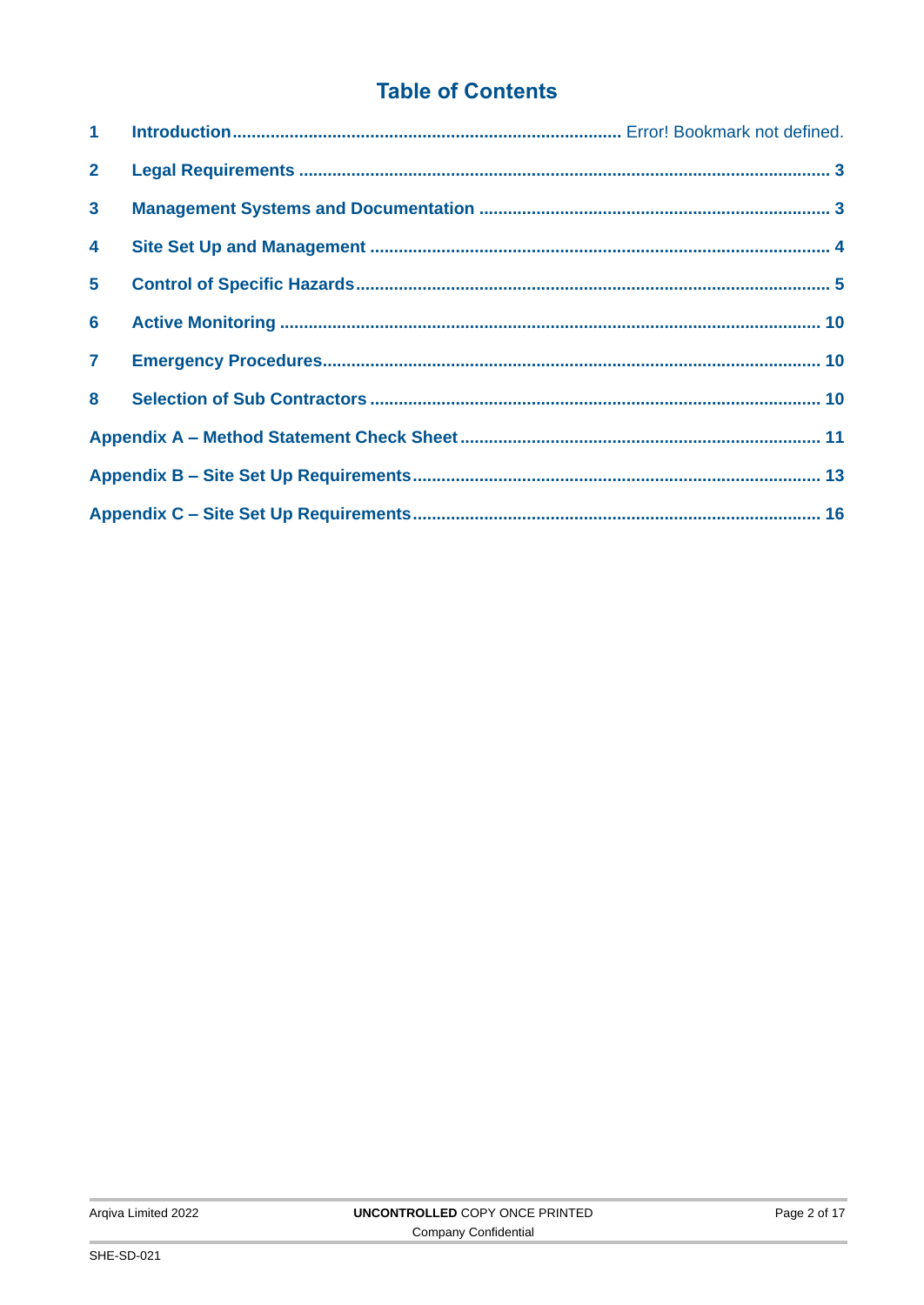# **1 Introduction**

<span id="page-2-0"></span>This document details the safety, health and environment rules that apply to anyone accessing Arqiva sites and describes the standards of performance expected. This document should be read in conjunction with the Arqiva Access Regulations.

The rules and performance standards also apply to any contracted activity, including but not limited to, planning, designing, installing, commissioning, testing, operating, maintaining, demolishing or dismantling.

## **2 Legal Requirements**

Contractors working for Arqiva must, at all times, comply with relevant safety, health and environment legislation.

Customers or Third Parties occasionally specify different or additional health and safety rules, than those required by Arqiva. Arqiva will inform its contractors of any such requirements before a particular contract or task commences.

# **3 Management Systems and Documentation**

#### **3.1 Management Systems**

<span id="page-2-1"></span>All companies should have in place effective safety, health and environmental managements systems that are commensurate to the nature of the activities they undertake and risks involved. Elements of the management system which are applicable to site-based activities being undertaken must be available at a site level to all operatives.

Certain key Arqiva policies and procedures are referenced within this document. The contractor is not required to adopt them but ensure their own procedures follow the key requirements set by Arqiva.

#### **3.2 Documentation**

All personnel accessing Arqiva sites must be in possession of an approved site access permit. All contractors must be registered on Arqiva's site access system.

Method statements and risk assessments must meet the minimum requirements as specified in guidance document SHE002. For high risk activities detailed in this guidance document method statements and risk assessments must be submitted to Arqiva for review and acceptance prior to approval of the site access permit.

#### **3.3 Design**

Any design undertaken by the contractor shall meet all relevant statutes, standards and codes of practice and shall be undertaken by competent persons. The designer shall take into account the full life of the product, component or system to include health safety and environmental considerations during installation, erection, commissioning, testing, operation, maintenance, decommissioning, dismantling and demolition. A designer risk assessment must be in place for all designs undertaken by the contractor.

#### **3.4 Pre-Construction Information**

Arqiva will supply the contractor with a Pre-Construction safety, health and environmental information relevant to the site and task being undertaken.

#### **3.5 Construction Documentation**

For all construction work regardless of length a method statement must be prepared and submitted to Arqiva for review prior to the work commencing on site. It must be specific to the location and activities that are being undertaken. The method statement must be supported by risk assessments which must be relevant to the site and activities being undertaken. Appendix A provides details of type of information Arqiva expects a method statement to contain.

If a project is notifiable to the Health and Safety Executive under the Construction (Design and Management) Regulations, Arqiva will be responsible for appointing a CDM Coordinator.

The Principal Contractor will be responsible for developing and maintaining a Construction Phase Health and Safety

| Argiva Limited 2022 | <b>UNCONTROLLED COPY ONCE PRINTED</b> | Page 3 of 17 |
|---------------------|---------------------------------------|--------------|
|                     | Company Confidential                  |              |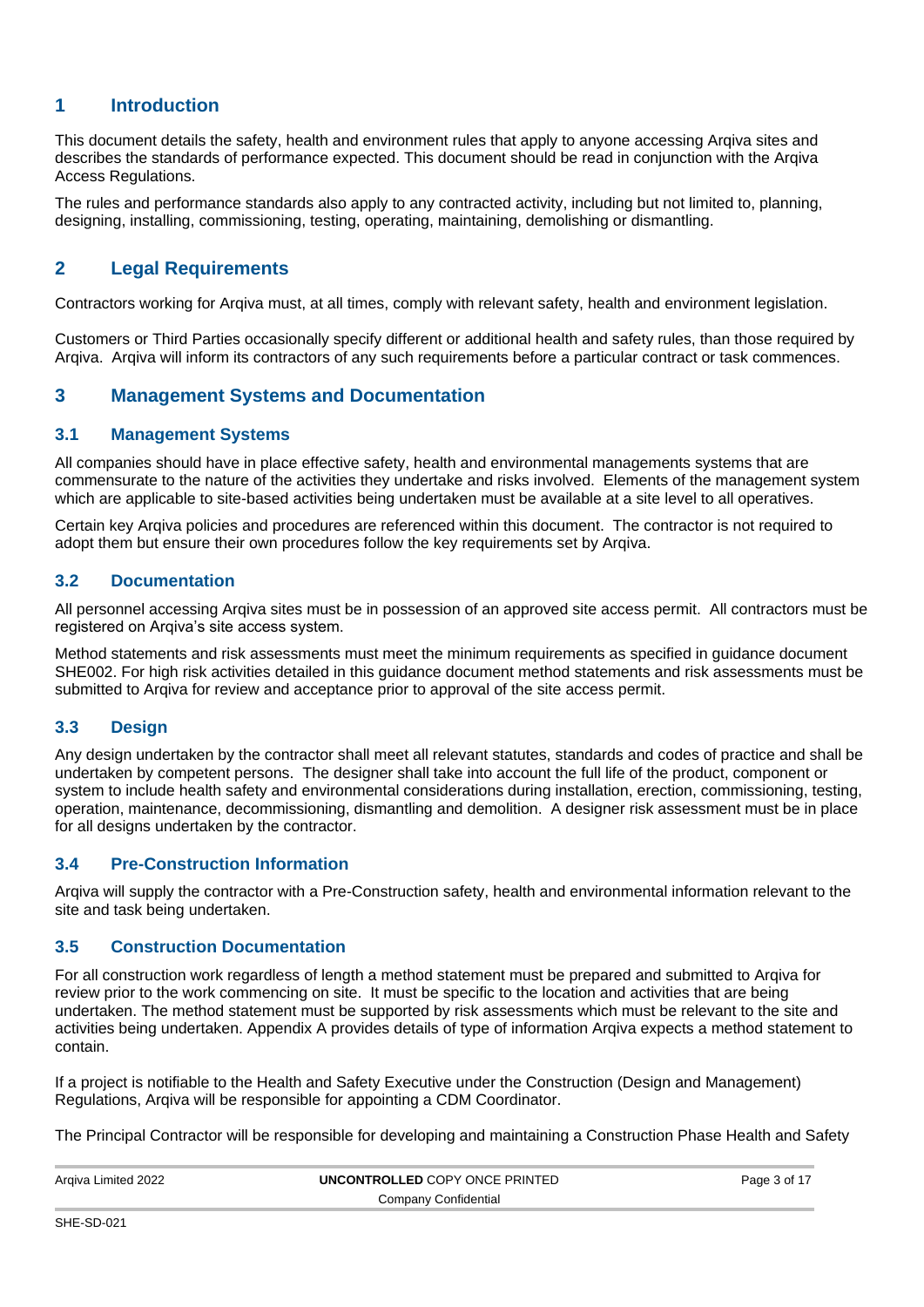Plan. This must be submitted to Arqiva for review prior to construction commencing on site.

When work is completed on a site the contractor is responsible for providing information to Arqiva for the health and safety file and identifying any residual risks on site

# **4 Site Set Up and Management**

#### **4.1 Site Set Up and Welfare**

Welfare facilities are not provided by Arqiva unless by prior agreement. Suitable and sufficient welfare facilities must be provided. Contractors will be responsible for providing all welfare facilities for the contract including toilets, eating and drinking facilities and drying arrangements. From time to time Arqiva at its discretion may allow the contractor to make use of existing welfare facilities. This shall be detailed in the pre-construction health and safety plan. The Contractor shall ensure that the facilities are maintained in good and hygienic condition at all times.

The requirement for site set and provision of on site facilities will depend on the nature of the work and duration of the task. Appendix B provides guidance on the type of facilities that should be provided

Camping on site or overnight stays in buildings or vehicles is prohibited. No pets are allowed on site to ensure that livestock on neighbouring property are not disturbed.

#### **4.2 Working Methods and Behaviour**

All work must be completed in accordance with the method statement.

All work must be performed so as to cause the minimum of disruption to the normal operation of Arqiva sites and activities and to Arqiva's neighbours. Proper regard must be paid to the wellbeing of Arqiva employees, neighbours and others who may be affected by the contractor's activities.

At the end of each working day, and on contract completion, the work area must be left tidy and all wastes must be cleared.

Those persons responsible for opening and closing the premises must assume responsibility for securing the site and complying with Arqiva security procedures.

Noise nuisance must be kept to a minimum and within any defined parameters.

Smoking is not allowed in buildings and should be restricted to the designated smoking area. Drugs and alcohol are banned from Arqiva sites.

A summary of these requirements can be found in the site rules poster in Appendix C.

Communication between contractor's employees and Arqiva colleagues should be kept to a minimum, and should only be connected with the work being carried out or to be courteous.

Contractors must at all times refrain from making defamatory remarks about, and remain impartial towards, Arqiva, it's customers or other contractors.

#### **4.3 Cooperation and Coordination**

Contractors will co-operate with other contractors on site and co-ordinate their activities to ensure that safety, health and environment risks are controlled.

#### **4.4 Access and Security**

Arqiva shall provide details on arrangements for site access including access tracks and where appropriate arrangements for ensuring security of gates and building as part of the site access permit. All gates and doors must be secured when leaving site.

Where necessary the contractor shall ensure that any activities and storage areas are safe for Arqiva colleagues, visitors and third parties through the provision of appropriate temporary security fencing or guarding.

If access is required into the contractor's work area by Arqiva or third party the contractor shall ensure the individuals have a site induction.

| Argiva Limited 2021 | <b>UNCONTROLLED COPY ONCE PRINTED</b> | Page 4 of 17 |
|---------------------|---------------------------------------|--------------|
|                     | Company Confidential                  |              |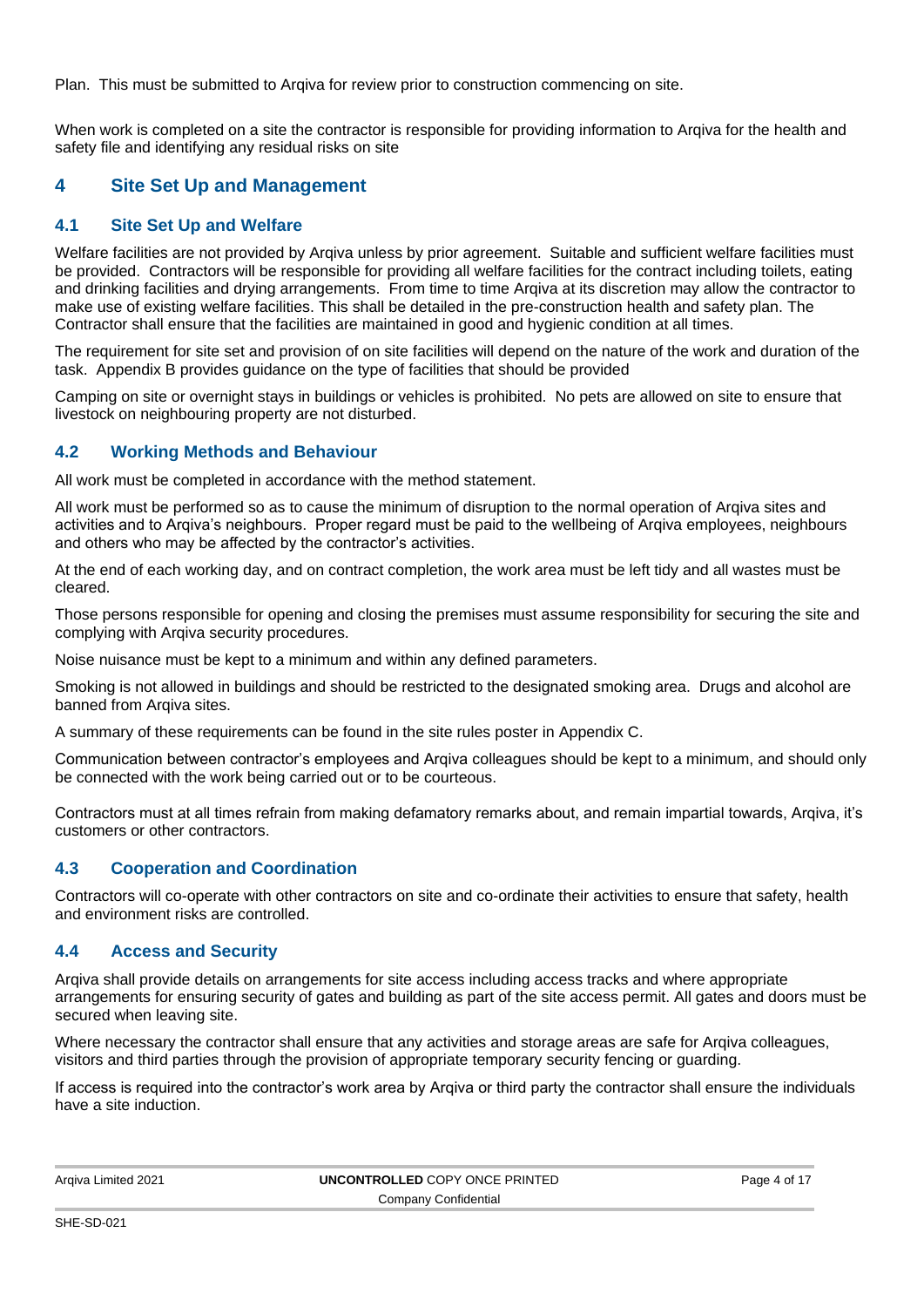# **4.5 Housekeeping**

The work area must be kept tidy at all times to reduce the risk of slips, trips and falls. Walkways, exits and fire points must not be obstructed.

Stacks of material or equipment and storage areas must be secure to prevent the risk of items falling on passers-by, or on persons who may have to subsequently move them.

## **4.6 Signage**

Suitable signage to warn of any additional hazards on site eg falling objects must be provided. Signage shall also be provided to state who the contractor's organisation is, any site rules and minimum PPE requirements.

#### **4.7 Personal Protective Equipment**

The minimum PPE requirements for Arqiva construction sites are hard hat, safety boots with ankle support, mid sole protections and steel toe cap and high visibility vest with the contractor company name displayed clearly displayed on the back of the vest.

The contractor must undertake a risk assessment to determine any other PPE that may be required for the activities that are being undertaken.

#### **4.8 Training and Instruction**

Contractors must ensure that all employees and others are competent and capable to perform the duties assigned to them and shall provide safety, health and environment training to their employees. Where training is required to undertake a specific tasks eg climbing, operating a forklift truck, the individual must carry their training certificates with them for inspection on site by Arqiva.

# **5 Control of Specific Hazards**

#### **5.1 Absolute Rules**

| <b>Hazard</b>     | <b>SHE Rule</b>                                                                                                                                                | <b>Background wording</b>                                                                                                                                                                                                                                                                                                                       |
|-------------------|----------------------------------------------------------------------------------------------------------------------------------------------------------------|-------------------------------------------------------------------------------------------------------------------------------------------------------------------------------------------------------------------------------------------------------------------------------------------------------------------------------------------------|
| Work at<br>Height | Climbers shall be<br>attached at all times                                                                                                                     | Mast and tower climbers shall be attached to a<br>purpose installed or robust structural anchor point<br>at all times by means of a fall arrest device.<br>Attachment shall not be required when working on<br>fully protected platforms (when trapdoor down) or<br>when fall distance <3metres and no fixed fall arrest<br>system is attached. |
| Work at<br>Height | Rooftop workers shall<br>maintain a minimum<br>distance of 2 metres<br>from any unprotected<br>edge unless attached<br>to a suitable fall<br>prevention system | Workers shall not access within 2 metres (or more<br>where conditions dictate) of an edge, hole or fragile<br>material which is not 'protected' by a suitably sized<br>parapet wall or guardrail unless attached to a<br>suitable anchor by means of a fall-restraint or fall<br>arrest device                                                  |

| Arqiva Limited 2021 | <b>UNCONTROLLED COPY ONCE PRINTED</b> | Page 5 of 17 |
|---------------------|---------------------------------------|--------------|
|                     | Company Confidential                  |              |
|                     |                                       |              |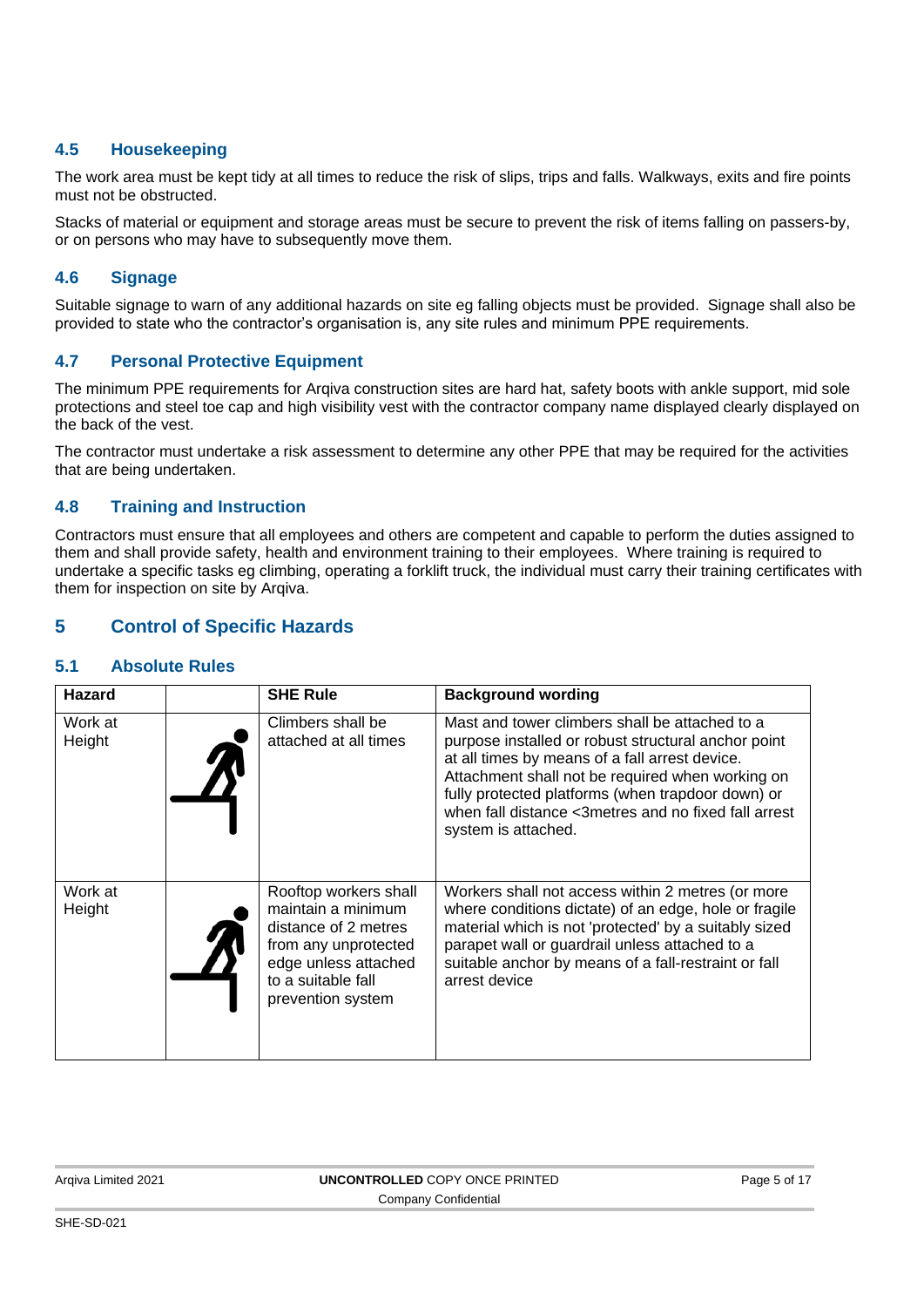| <b>RF</b>   | Climbers shall always<br>wear a Radio<br>Frequency monitor<br>while on structures                                                | Each climber shall wear an Argiva approved and<br>calibrated monitor at all times. There shall be at<br>least one monitor in use for rooftop work                                                                                                                                                                                                                                                                                                                |
|-------------|----------------------------------------------------------------------------------------------------------------------------------|------------------------------------------------------------------------------------------------------------------------------------------------------------------------------------------------------------------------------------------------------------------------------------------------------------------------------------------------------------------------------------------------------------------------------------------------------------------|
| Electricity | Anyone who carries<br>out electrical activities<br>shall be competent<br>and authorised                                          | Anyone undertaking electrical work shall be<br>competent and authorised to undertake the work in<br>question. This may include electrical design,<br>installation, maintenance and decommissioning.                                                                                                                                                                                                                                                              |
| Electricity | Electrical systems and<br>equipment shall be<br>isolated and proven<br>dead before any<br>installation work takes<br>place       | Electrical supplies and equipment shall be isolated,<br>locked off and warning notices will be displayed. A<br>HSE approved voltage indicator shall be used to<br>prove a supply is dead. Live fault finding and<br>testing shall only take place if authorised by a<br>senior electrical person and a member of the Arqiva<br>SHE team. Installation includes the physical work of<br>installing, altering, removing or adding to an<br>electrical installation |
| Asbestos    | Any Asbestos<br><b>Containing Materials</b><br>that may affect the<br>work area shall be<br>identified prior to work<br>starting | Work shall not begin before everyone in the working<br>party understands where asbestos containing<br>materials are located and control measures have<br>been implemented. Works shall cease immediately<br>on identification of any suspect materials not<br>previously identified                                                                                                                                                                              |

# **5.2 Site Specific Hazards**

Site specific hazards for the site will be detailed on the site access permit. Any new permanent or temporary hazards should be notified to Arqiva using the site access end of work report

#### **5.3 Asbestos**

If intrusive works are planned to be undertaken in an Arqiva building an asbestos survey must be requested.

If the contractor discovers previously unidentified asbestos containing materials during their work, or believe that their work will disturb suspected asbestos containing materials, they must, stop work and ensure that all employees leave the work area and inform the Arqiva representative of their findings.

Arqiva will arrange for suspected asbestos containing materials reported to be analysed and for an assessment of any risks posted by them to be undertaken. Until the results of analysis are known, contractor's employees must not cut, drill or otherwise disturb the materials suspected of containing asbestos.

#### **5.4 Electricity**

Only competent personnel may work on electrical equipment and systems. All aspects of design, installation, commissioning, inspection, use and testing must conform to legal and technical standards, such as the Electricity at Work Regulations 1989 and the IEE Wiring Regulations

#### **5.5 Excavation and Underground Services**

Argiva will provide contractors with any available plans for buried services and, where applicable, details of any agreements or undertakings that might affect or restrict working methods e.g. contaminated land. Arqiva uses its best endeavours to ensure that any plans are accurate however they should not be relied on in terms of exact location and

| Argiva Limited 2021 | <b>UNCONTROLLED COPY ONCE PRINTED</b> | Page 6 of 17 |
|---------------------|---------------------------------------|--------------|
|                     | Company Confidential                  |              |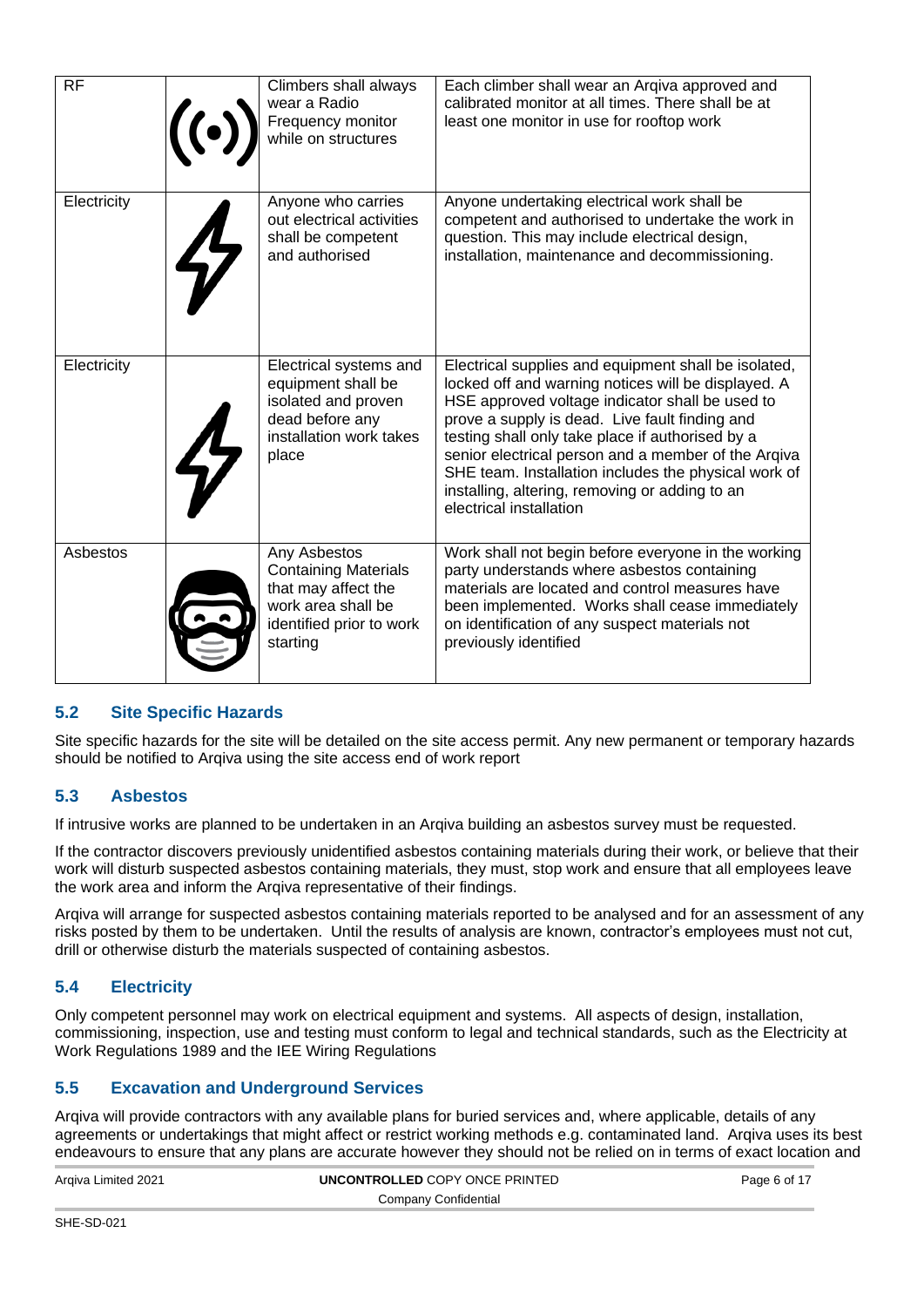#### completeness.

The requirements of HSE guidance note HS(G)47 Avoidance of danger from underground services must be followed for any excavations. This requires the use of plans, detection devices and safe digging procedures including where appropriate hand digging trial holes to confirm the line and depth of services. A permit to dig system must be in place prior to any excavations commencing. Excavations must be adequately supported to prevent falls of material or earth, which may endanger any person. Where excavations are undertaken close to buildings or structures due regard must be taken of the additional loads imposed. Excavations must have suitable barriers and where appropriate lights and signs.

#### **5.6 Pollution Prevention**

In all cases where liquids such as oil, diesel, paints etc are used or stored, the contractor shall ensure that adequate measures are in place to prevent pollution. Suitable bunds should be used for storage and for items such as bowsers and temporary generators to prevent pollution in the event of a spill. Spill kits must be on site where more than polluting liquids are stored, handled or used. The contractor shall be responsible for all spills resulting from their work on Arqiva sites, including all associated clean up costs. The contractor should ensure that spill kits are in good condition and sufficient stocks of absorbent materials are maintained. Any used spill kit materials must be disposed of as hazardous waste.

#### **5.7 Hazardous Substances**

Contractors must ensure that their use of hazardous substances, have been assessed. Assessments and associated manufacturers safety data sheets should be available on site where substances are being used.

Flammable substances must be stored in a suitable container in a well-ventilated place.

Dusts generated from cutting or other activities must be suppressed to a minimum to protect individuals and the surrounding environment.

Contractors working with pesticides must hold a certificate of competence, apply all applicable Environment Agency guidelines for the use of pesticides in or near water and ensure that any waste pesticides, or their containers, are treated as hazardous waste and disposed of in accordance with legal requirements.

#### **5.8 Highway Work**

All works on or near the highway must conform to legal requirements, including the New Roads and Street Works Act, 1991.

#### **5.9 Hot Work**

No activity involving hot work or naked flames may commence until a Permit to Work system has been implemented by the contractor. Whilst hot work continues, any flammable or combustible materials stored or being used in the vicinity of the task, must be removed or made safe.

Welding operations must be effectively screened so as to prevent others being in a position where they can see the welding arc or being hit by sparks. Fire fighting equipment appropriate to the risk must be provided.

A fire watch must be maintained for at least 60 minutes, or as per the task risk assessment, after the work has been completed. The isolation of fire detection devices during hot work may only be carried out following authorisation from the Arqiva representative.

#### **5.10 Plant and Equipment**

All portable electrical tools and equipment used by contractors or their subcontractors must be:

- 110 volt centre-tapped to earth, or
- protected by a residual current device (RCD), or
- of a voltage that does not present a risk (i.e. below 55volts), or
- battery powered.

All portable electrical equipment must be, properly maintained and portable appliance tested and labelled.

#### **5.11 Radio Frequency**

| Argiva Limited 2021 | <b>UNCONTROLLED COPY ONCE PRINTED</b> | Page 7 of 17 |
|---------------------|---------------------------------------|--------------|
|                     | Company Confidential                  |              |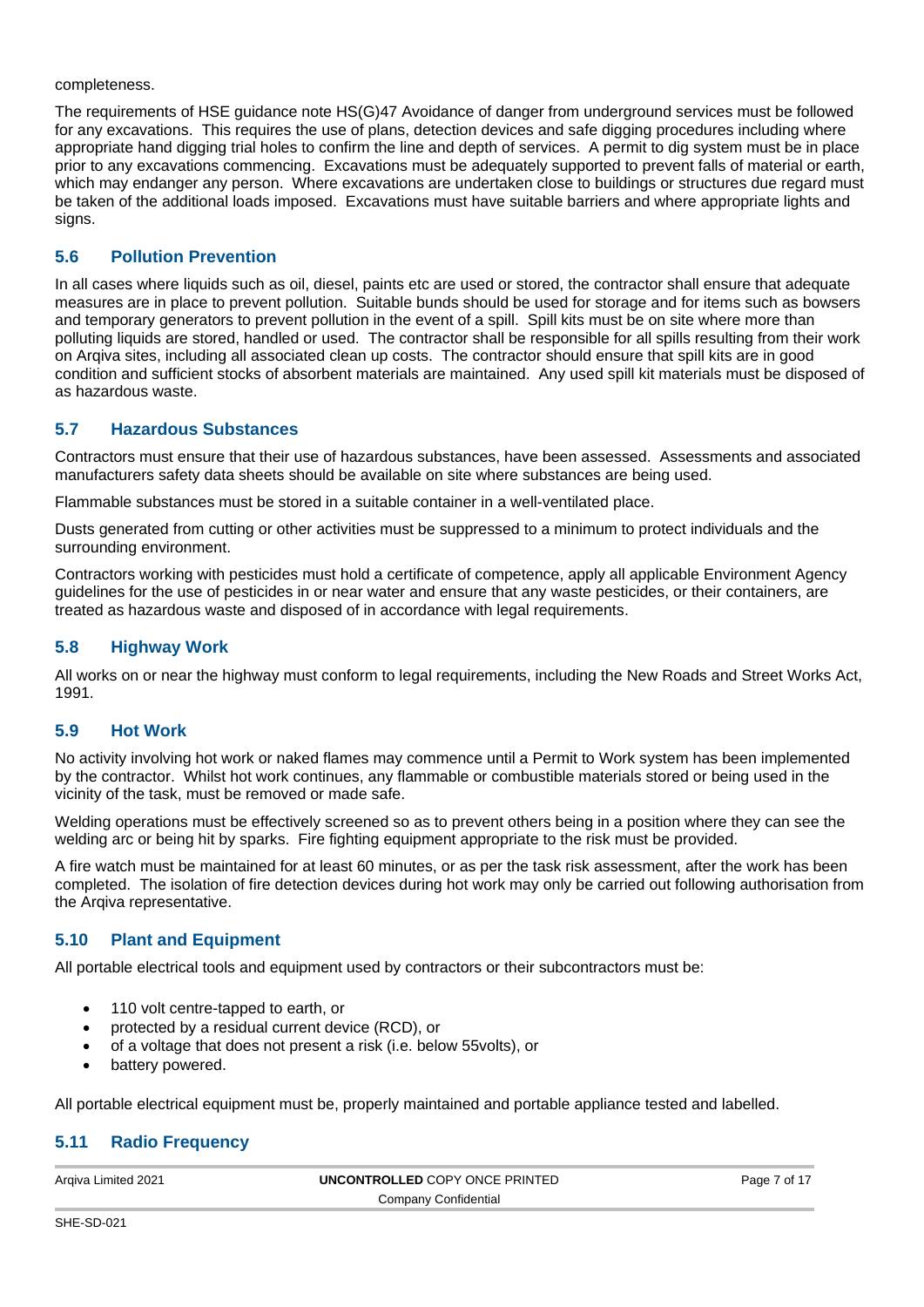Contractors undertaking any work on, or in the vicinity of, RF transmitting equipment, must follow the standards detailed within the Arqiva guidance document SHE001.

When the contract requires work in the vicinity of transmitting antennas Arqiva will supply the contractor with details of any RF surveys as part of the pre-construction health and safety information. Arqiva will agree with the contractor a Planned Works Schedule when work in the vicinity of transmitters requires power reduction or outage. If planned work is required to safely access a mast or tower the work must not commence until an RF safe system of work form has been completed by the climbing team leader.

Contractors must consider RF in their risk assessment. All climbers must have a personal RF monitor. Roof top workers should have one RF personal monitor per team, all ground workers on MF sites must wear a personal monitor.

Contractors using personal monitors for protection purposes must withdraw from the work location and arrange for further investigation if the alarm on any of the monitors is fully activated. People must not then re-enter the work area until the RF field strength has been demonstrated to be at an acceptable level.

# **5.12 LOLER**

Lifting plans must be produced for all lifting operations.

#### **5.13 Waste Management**

Contractors have responsibility for disposal of all waste generated during the course of their work, unless otherwise agreed with Argiva.

Contractors have a "Duty of Care" to ensure that all wastes generated by their work, prior to disposal, are:

- suitably and securely contained so as to prevent escape, spillage, or interference by third parties
- adequately labelled to prevent incorrect disposal.

Where necessary, contractors must provide weatherproof and/or lockable skips. Contractors must identify and delineate appropriate areas for the temporary storage of waste materials.

When necessary Arqiva will register the site with the Environment Agency for the disposal of hazardous waste.

Upon disposal, contractors must ensure that wastes:

- are transferred only to a carrier licensed to accept that particular type of waste, and
- carry full legally compliant documentation, throughout the disposal process, by means of a waste transfer note for general wastes, or a consignment note for special wastes.

Contractors must maintain and make available for inspection by Arqiva transfer and consignment notes.

Contractors that transport waste themselves, must provide proof of their registration to carry waste, or their exemption from registration, together with proof that they will use a disposal site which is licensed. Contractors must minimise the volumes of waste generated by applying the following environmental hierarchy:

- re-use
- recover/recycle
- final disposal, for example landfill or incineration

For contracts which require a site waste management plan to be produced, the document will be provided by Arqiva to the contractor. The contractor will be responsible for updating and maintaining the plan during the life of the project.

All waste generated must be removed from site.

#### **5.14 Working at Heights**

#### **Masts and Towers**

The minimum training for accessing masts and towers is climbing, mast rescue, RF awareness and first aid. All climbers must also be subject to a regular medical assessment. Rooftop workers must hold RF awareness and undertaken practical rooftop worker training. No climber may ascend any structure unless a second person,

| Argiva Limited 2021 | <b>UNCONTROLLED COPY ONCE PRINTED</b> | Page 8 of 17 |
|---------------------|---------------------------------------|--------------|
|                     | Company Confidential                  |              |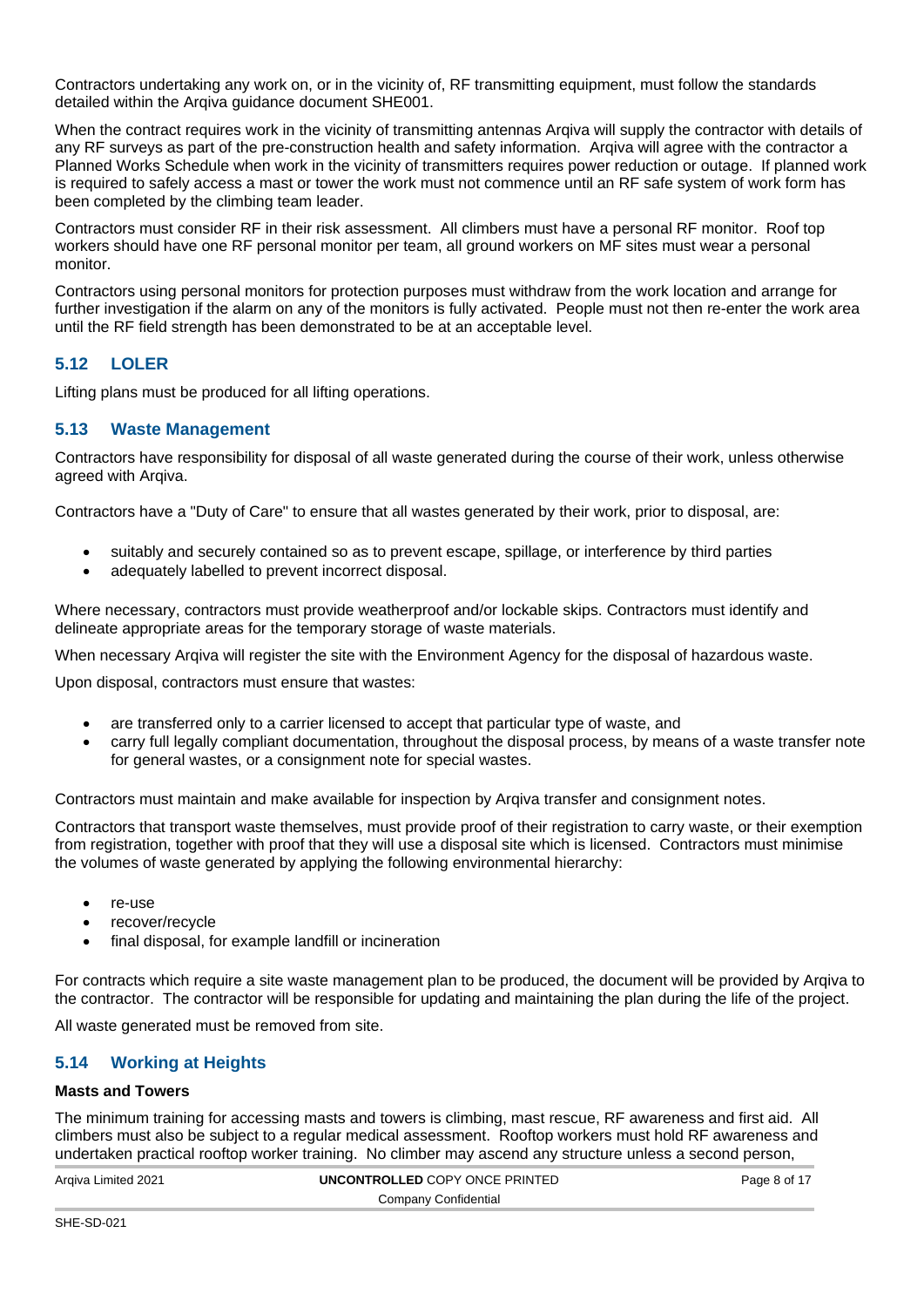competent and equipped to climb either accompanies that person or remains in contact at the base of the structure. In any case, a climber must not climb above 75m alone.

For climbing activities above 120m (including where access to the height is achieved by lift or person-riding basket), there must be a minimum of three competent and equipped climbers on site (all three persons remaining in contact with one another through radio etc). One of these climbers may remain at ground level but there must be a minimum of two climbers on the structure at all times. There should never be more than a 75m distance between climbers on the structure at any time (in order that any problems can be identified and a response initiated quickly).

It is mandatory for Arqiva employees and contractors to use a latchway fall arrest system where installed and fit for use. It is not mandatory for site sharers and their contractors to use the latchway system but they must have a means of permanent attachment. Climbs above 45m where there is no fall arrest system or where the fall arrest system cannot be used are prohibited unless permission have been received from Arqiva site access.

#### **Rooftops**

The minimum training for accessing rooftops is RF awareness and practical rooftop worker training.

#### **Ladders**

Ladders should only be used for short duration work. Ladders should not be the first choice of equipment and the contractor should show through their risk assessment for the task that a suitable platform could not be used. Portable ladders and steps must be in good condition and inspected before use and formally on a yearly basis

#### **Scaffold**

Scaffolding must be erected by competent persons and inspected before being brought into use and prior to every subsequent use. Appropriate details must be recorded in an approved scaffold inspection log. A handover certificate must be obtained before a contractor uses any scaffold erected by another contractor.

#### **5.15 Biological Diseases**

The contractor should take into account potential sources of biological diseases when risk assessing the tasks they are performing, specifically leptospirosis and psittacosis.

Some Arqiva structures have lead paint. Specific controls that should be followed when working on these structures are as follows:

#### **General Climbing - Low Level / Short Duration**

The following good hygiene practices should be followed when climbing or working on lead and chromate painted structures:

- Do not eat or drink when climbing
- Do not smoke
- Wash hands after climbing and before eating or drinking

#### **General Climbing - High Climbs / Long Duration**

There is a concern that the total prohibition of eating and drinking whilst at height on lead and chromate structures may compromise safety through dehydration, drop in energy levels, etc. For this reason a safe method of drinking and eating will be required for persons who work for extended periods. Extended climbs should be monitored and measured by the supervisor. Height of the climb, exertion required and weather conditions should all be considered when determining whether eating and drinking is permitted

It is still important to prevent the accidental ingestion of contamination. The following steps need to be adhered to in order to reduce risk:-

- A sports type drink bottle that has a folding cap covering the spout should be used to prevent hand to mouth contact.
- Food should be protected by a wrapper that can be held / peeled back without contaminating the food

#### **Intrusive Work**

If work involves intrusive activities such as drilling, grinding, abrading, power washing, then the following additional controls should be implemented:

• When hand washing, nail brushes should be used to ensure any residue is removed from beneath finger nails

| Arqiva Limited 2021 | <b>UNCONTROLLED COPY ONCE PRINTED</b> | Page 9 of 17 |
|---------------------|---------------------------------------|--------------|
|                     | Company Confidential                  |              |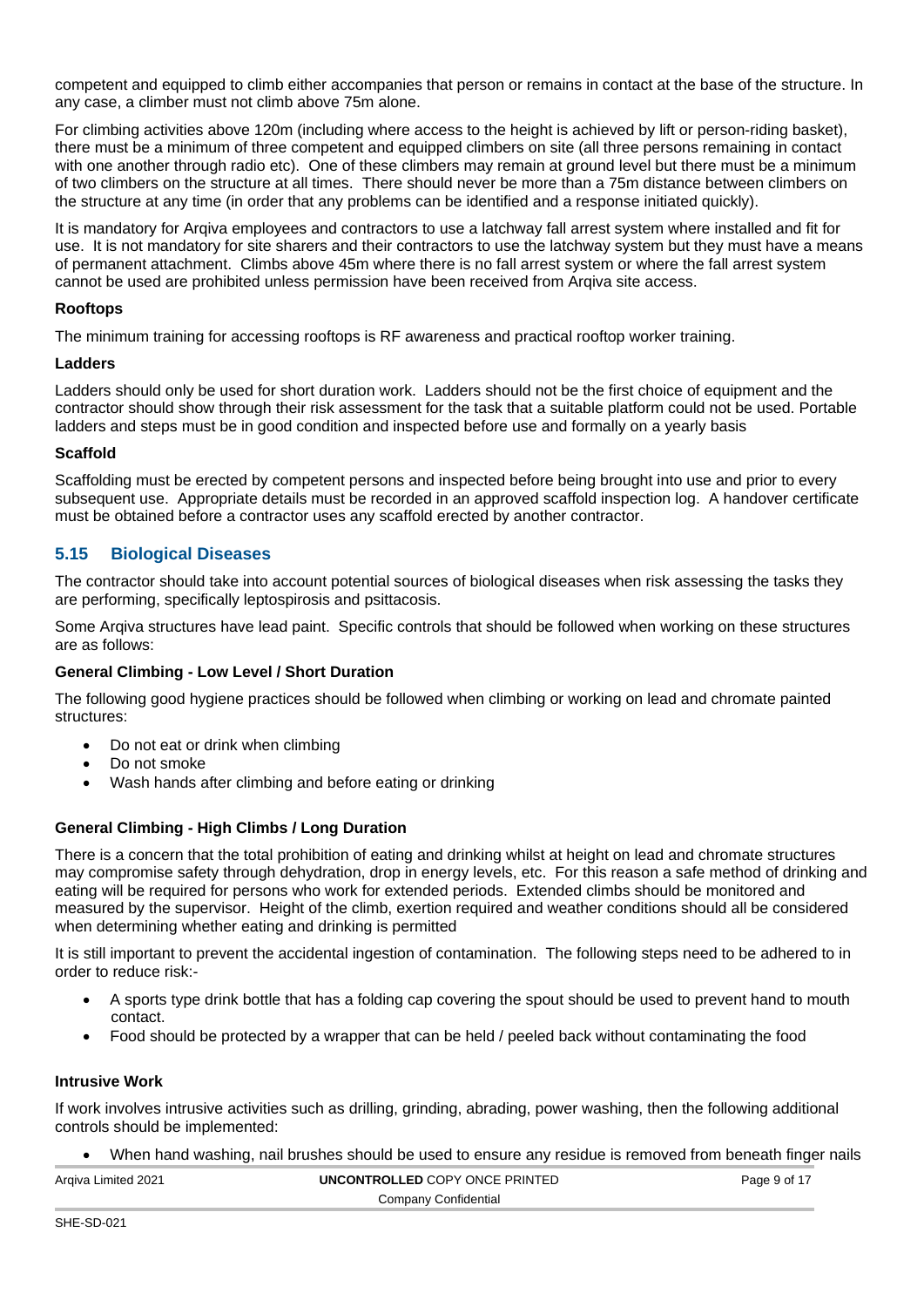- Disposable overalls should be worn to prevent contamination of clothing, alternatively work wear should be laundered
- Face mask to FFP3 standard should be worn
- Disposable gloves should be worn
- Safety goggles should be worn
- All disposable PPE items that have been contaminated with lead chromate paint should be bagged and disposed of as hazardous waste
- For larger scale work it may be beneficial to provide a changing area with clean and dirty sides to prevent cross contamination. All necessary protective clothing and respiratory protective equipment must be removed and personnel should thoroughly wash exposed areas before entering the 'clean' side.

Where persons regularly carry out intrusive works on structures containing lead paint, their employer must arrange regular health surveillance i.e. tests to monitor blood-lead levels

#### **5.16 Nuisance**

Noise levels should be kept to a minimum on site to avoid disruption to neighbours. If work is being carried out in an area where noise levels are restricted, the contractor is responsible for applying for prior consent from the Local Authority.

Any temporary lighting should be installed to minimise nuisance to neighbours.

Where activities are proposed which may cause disturbance to neighbours, the site's Asset Surveyor must be consulted and appropriate communication carried out in advance.

Any complaints or enquiries from members of the public must be promptly referred to the site's Asset Surveyor or to Argiva's Community Relations Manager.

#### **5.17 Protected Flora and Fauna**

Any activities undertaken should not disturb or destroy flora and fauna or habitats.

The contractor is responsible for identifying any protected flora and fauna on site and ensuring their activities do not cause damage or interfere with their habitat. The contractor is responsible for applying for any necessary licences to remove, relocate or work in the vicinity of a protected species..

# **6 Active Monitoring**

The contractor is responsible for ensuring there is a programme of active monitoring of the work they undertake and any areas for improvement are actioned in a timely manner. Records of monitoring should be shared with Arqiva.

Arqiva will also conduct a programme of active monitoring. Formal reports will be produced and issued to the contractor and any actions identified should be closed out in a timely manner.

# **7 Emergency Procedures**

#### **7.1 Fire Safety**

Arqiva shall inform the contractor of any fire safety procedures on site and the arrangements for action in the event of a fire alarm.

The Contractor shall not interfere with any fire systems and shall ensure that all fire routes and fire exits are kept clear at all times. The contractor will be required to undertake a fire risk assessment for the work and ensure any requirements are made part of the emergency plan for the work.

#### **7.2 First Aid**

Contractors must make their own arrangements for administering first aid and for the provision of equipment and facilities.

# **7.3 Don't Walk By Reporting**

All accidents, incidents and near misses arising out of work undertaken must be reported immediately the Arqiva Safety Line on 03330 328555.

| Argiva Limited 2021 | <b>UNCONTROLLED COPY ONCE PRINTED</b> | Page 10 of 17 |
|---------------------|---------------------------------------|---------------|
|                     | Company Confidential                  |               |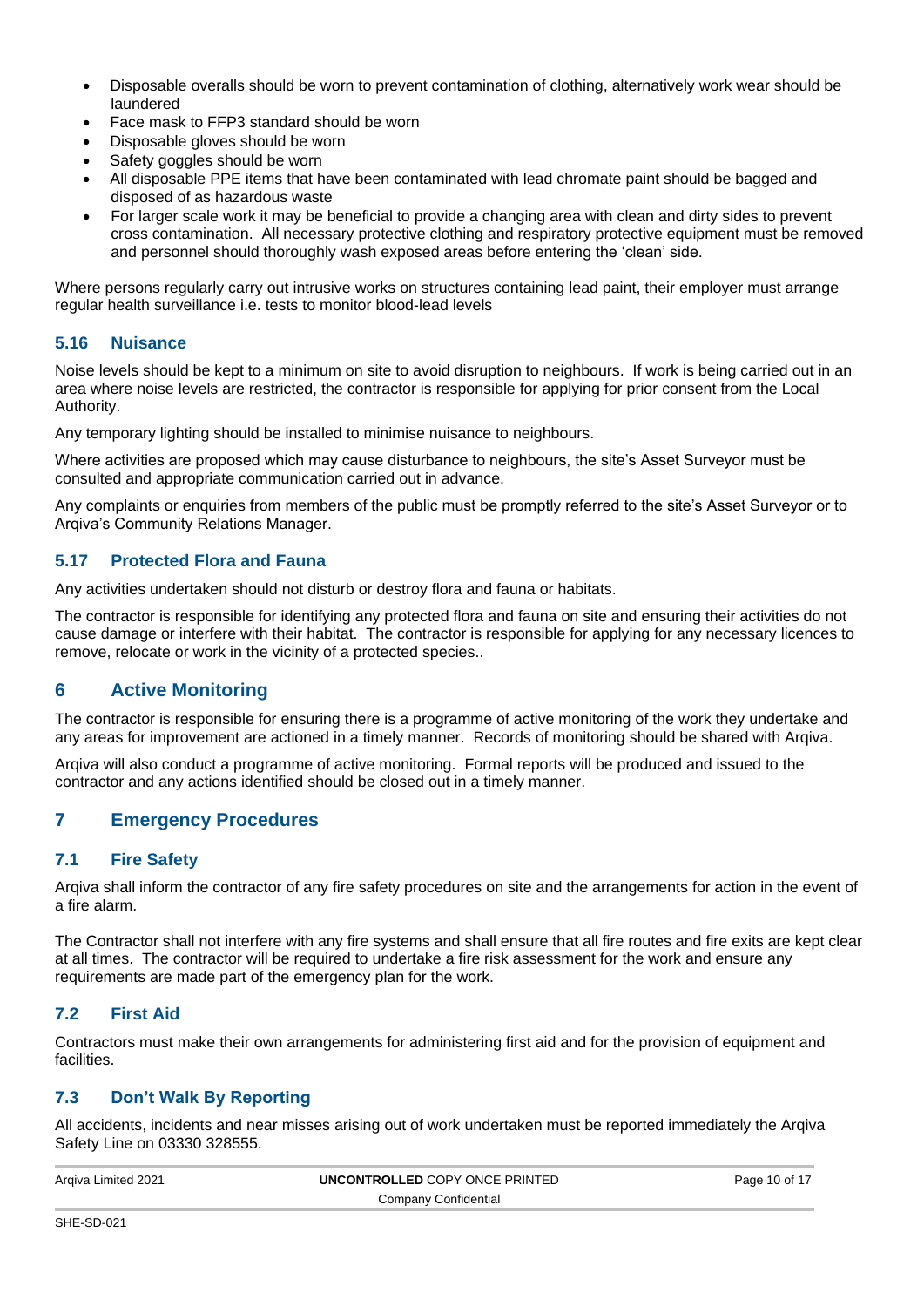All accidents, incidents and near misses must be investigated as soon as is practicable and, where appropriate, in liaison with Arqiva and other contractors. A report detailing the findings of such investigations must be supplied to Arqiva within 5 working days.

# **8 Selection of Sub Contractors**

Contractors must have a system in place for the selection and approval of sub contractors to ensure they are competent. The requirements of these site rules should be cascaded to any sub contractors used.

# **Appendix A – Method Statement Check Sheet**

A Method Statement must identify and explain the method by which each task will be undertaken and any safety precautions that must be implemented. It needs to clearly demonstrate that consideration has been given to each element of the overall job. It must be specific to the site and work being undertaken. This check sheet should be used to ensure that method statements meet minimum Arqiva standards.

| <b>Requirement</b><br><b>Satisfactory</b>                                 |            |    |     |
|---------------------------------------------------------------------------|------------|----|-----|
|                                                                           | <b>Yes</b> | No | N/A |
| <b>Scope of Work</b>                                                      |            |    |     |
| Description of works                                                      |            |    |     |
| Start and completion date                                                 |            |    |     |
| Location where the work is to be undertaken                               |            |    |     |
| <b>Personnel Involved</b>                                                 |            |    |     |
| Details of site supervisor and their contact details                      |            |    |     |
| Details of individuals involved in the work                               |            |    |     |
| Details of any subcontractors                                             |            |    |     |
| Arqiva contacts                                                           |            |    |     |
| <b>Order of Work</b>                                                      |            |    |     |
| Step by step description of how the work will be undertaken               |            |    |     |
| Method of starting work, who will be notified                             |            |    |     |
| Details of any permits required                                           |            |    |     |
| Details of tool machinery and equipment that will be used                 |            |    |     |
| Details of who machine operators are and their training                   |            |    |     |
| If lifting operations are taking place, a lifting plan must be included   |            |    |     |
| <b>Site Requirements</b>                                                  |            |    |     |
| Site access arrangements                                                  |            |    |     |
| Details of how material will be delivered and stored                      |            |    |     |
| Details of temporary structures that will be erected eg scaffold, fencing |            |    |     |
| How the work area will be controlled to stop unauthorised access          |            |    |     |
| Details of how the public will be protected                               |            |    |     |
| Details of site security arrangements                                     |            |    |     |
| Details of welfare arrangements ie toilets, wash and mess facilities      |            |    |     |
| Personal protective equipment requirements                                |            |    |     |
| <b>Emergency planning</b>                                                 |            |    |     |

Arqiva Limited 2021 **UNCONTROLLED** COPY ONCE PRINTED Company Confidential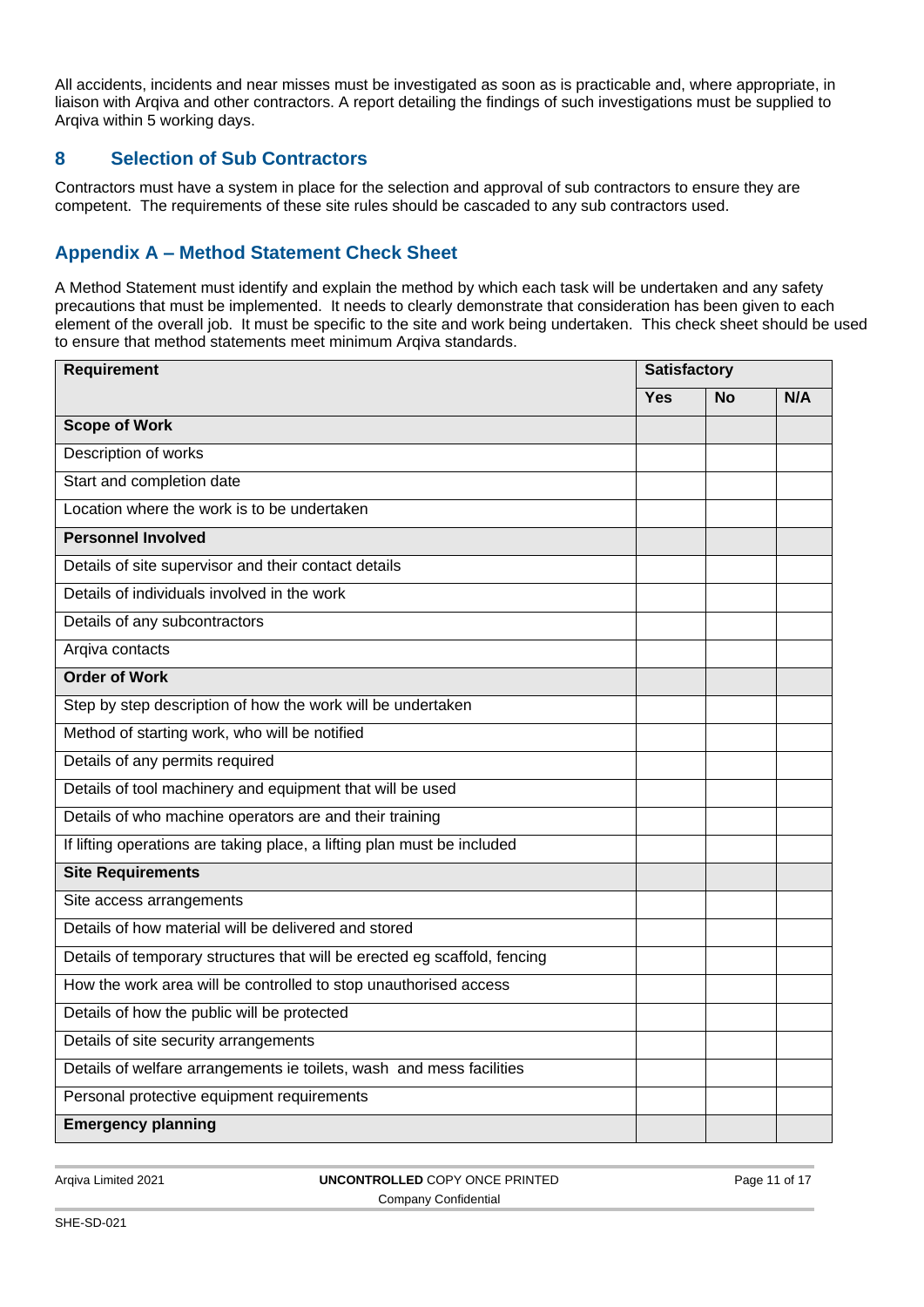| Details of first aider and nearest hospital                      |  |  |
|------------------------------------------------------------------|--|--|
| Fire fighting arrangements                                       |  |  |
| Key hazards                                                      |  |  |
| List of key hazards and controls                                 |  |  |
| A risk assessment must be attached to the method statement       |  |  |
| Details of hazardous substances to be used and COSHH assessments |  |  |
| <b>Environment</b>                                               |  |  |
| Waste disposal arrangements                                      |  |  |
| Managements of nuisance such as noise                            |  |  |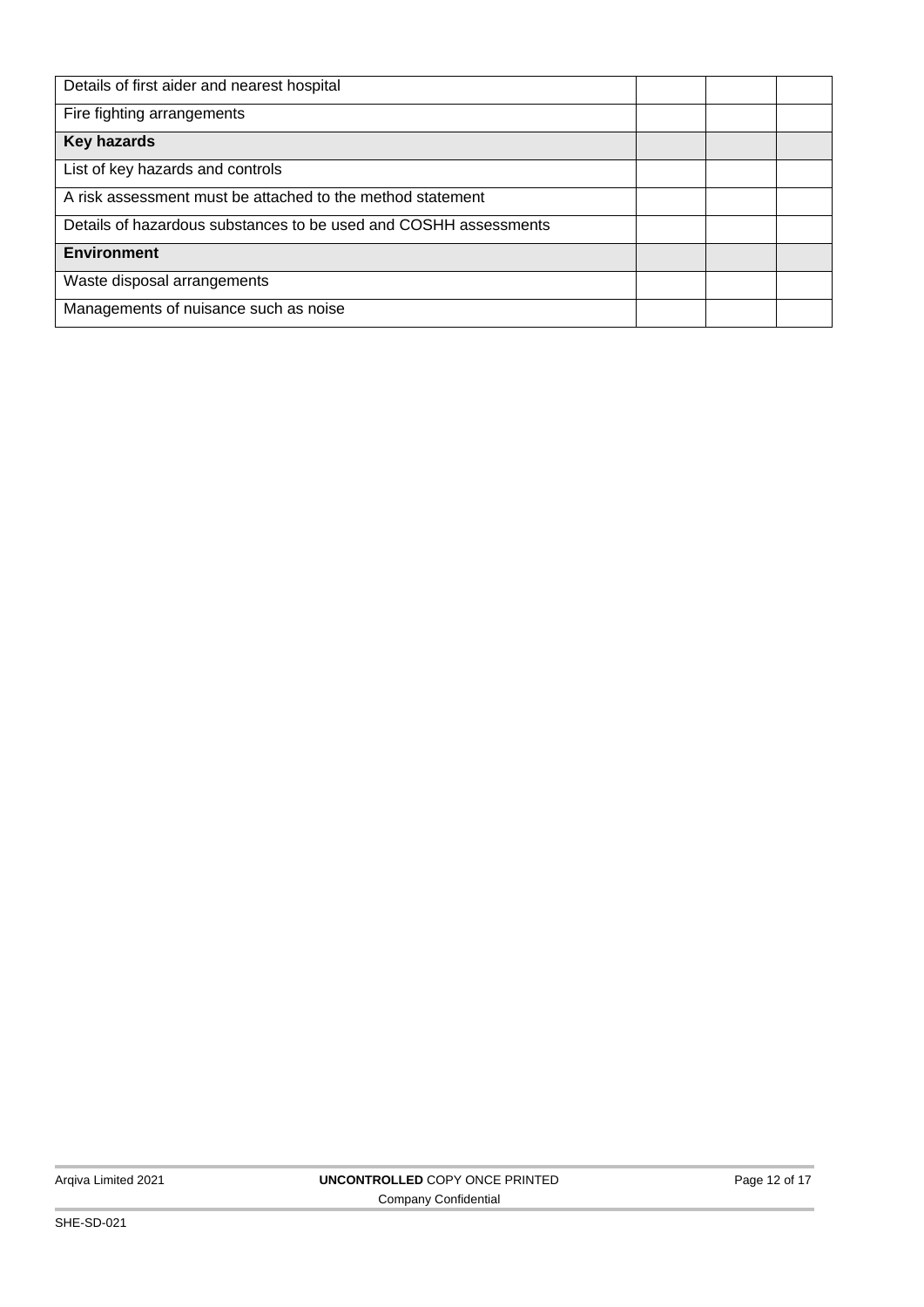#### **Arqiva Site Rules for Construction – BOW109.5 Appendix B – Site Set Up Requirements**

| <b>Requirement</b>                                                                                                                                                                                                    |                                                                                                                                                                                                                                                              | Size of Project - CDM Non Notifiable (Hour = total hours worked by<br>all personnel on site)                                                                                                                                                                                                                                                                                                                                                                                                                                                                                        |                                                                |                                                              | <b>CDM Notifiable</b><br><b>Projects</b>                     |
|-----------------------------------------------------------------------------------------------------------------------------------------------------------------------------------------------------------------------|--------------------------------------------------------------------------------------------------------------------------------------------------------------------------------------------------------------------------------------------------------------|-------------------------------------------------------------------------------------------------------------------------------------------------------------------------------------------------------------------------------------------------------------------------------------------------------------------------------------------------------------------------------------------------------------------------------------------------------------------------------------------------------------------------------------------------------------------------------------|----------------------------------------------------------------|--------------------------------------------------------------|--------------------------------------------------------------|
|                                                                                                                                                                                                                       |                                                                                                                                                                                                                                                              | 5 working days or less<br>on site                                                                                                                                                                                                                                                                                                                                                                                                                                                                                                                                                   | Between 6 working<br>days and 10 days on<br>site               | Over 10 working<br>days on site                              |                                                              |
| Site set up                                                                                                                                                                                                           | <b>Description of Requirement</b>                                                                                                                                                                                                                            |                                                                                                                                                                                                                                                                                                                                                                                                                                                                                                                                                                                     |                                                                |                                                              |                                                              |
| Welfare facilities<br>Toilet<br>Wash facilities<br>Rest facilities which are heated, have<br>٠<br>lighting, facilities for food preparation<br>Drinking water<br>$\bullet$<br>Changing rooms and lockers<br>$\bullet$ | Welfare facilities must be made<br>available and be sufficient for the<br>number of people on site. They<br>must also take account of any<br>site specific risks such as lead<br>paint. BOIS033 provides a<br>detailed breakdown of minimum<br>requirements. | The following hierarchy<br>should be followed<br>• Use of off site<br>nominated facilities<br>acceptable, within<br>10 minutes of site.<br>If the work lasts<br>$\bullet$<br>more than 1 day and<br>no off site facilities<br>are available toilet<br>requirements<br>specified for<br>between 6 and 10<br>days must be<br>provided.<br>The use of other<br>$\bullet$<br>portable systems<br>other than chemical<br>or flush toilets must<br>be approved by the<br>Arqiva SHE Team.<br>These must not be<br>used in vans (unless<br>purpose designed)<br>or in Arqiva<br>buildings. | On site facilities<br>required, chemical toilet<br>acceptable. | Full welfare cabin<br>required with water<br>flushing toilet | Full welfare cabin<br>required with water<br>flushing toilet |

Arqiva Limited 2022 **UNCONTROLLED** COPY ONCE PRINTED Company Confidential

Page 13 of 17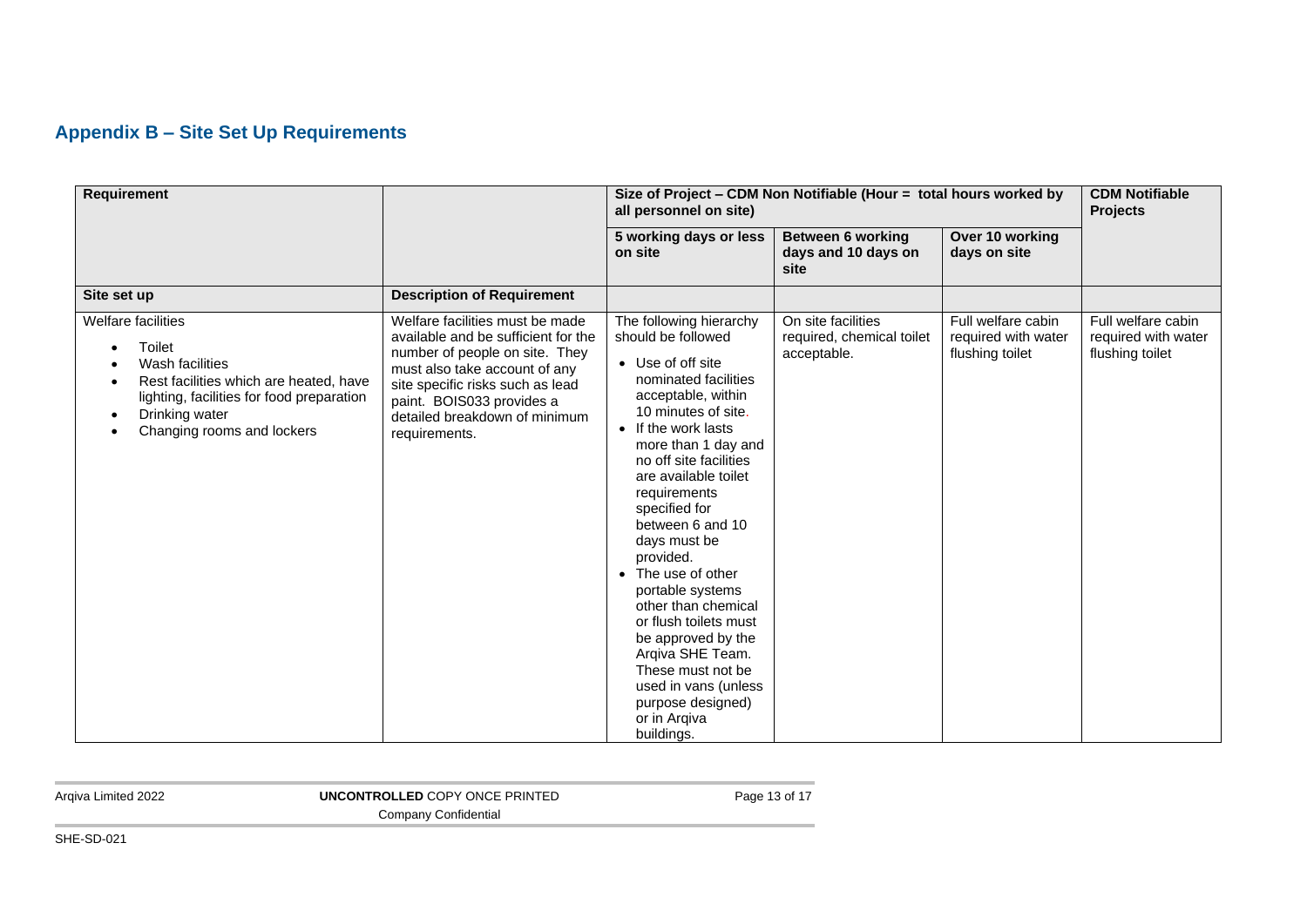| <b>Requirement</b>         |                                                                                                                                                                                                                                                                                                               | Size of Project - CDM Non Notifiable (Hour = total hours worked by<br>all personnel on site)                                                                                                                                                              |                                                         |                                 | <b>CDM Notifiable</b><br><b>Projects</b> |
|----------------------------|---------------------------------------------------------------------------------------------------------------------------------------------------------------------------------------------------------------------------------------------------------------------------------------------------------------|-----------------------------------------------------------------------------------------------------------------------------------------------------------------------------------------------------------------------------------------------------------|---------------------------------------------------------|---------------------------------|------------------------------------------|
|                            |                                                                                                                                                                                                                                                                                                               | 5 working days or less<br>on site                                                                                                                                                                                                                         | <b>Between 6 working</b><br>days and 10 days on<br>site | Over 10 working<br>days on site |                                          |
| Security                   | Security will be dependant on the work being undertaken and the extent of the work area. The work area should not be accessible to<br>unauthorised personnel. If the perimeter fencing is adequate this maybe acceptable. If work is in a specific area of the site this may<br>need to be signed and fenced. |                                                                                                                                                                                                                                                           |                                                         |                                 |                                          |
| Temporary fencing          | Required to improve security or to segregate work area                                                                                                                                                                                                                                                        |                                                                                                                                                                                                                                                           |                                                         |                                 |                                          |
| Temporary lighting         | Required for night working or to light alternative foot paths / hazards                                                                                                                                                                                                                                       |                                                                                                                                                                                                                                                           |                                                         |                                 |                                          |
| Site offices               | Location for site manager,<br>control of the project activities<br>and paperwork                                                                                                                                                                                                                              | Vehicle                                                                                                                                                                                                                                                   | Vehicle                                                 | Site office required            | Site office required                     |
| Gateway accreditation      | Company, subcontractors and<br>individuals must be on Gateway<br>if work is on Argiva site                                                                                                                                                                                                                    | All individuals working on the project must be accredited in Gateway and site access permits<br>must be raised for all work                                                                                                                               |                                                         |                                 |                                          |
| Spill containment and kits | Details of equipment or<br>containers liquids such as paint,<br>oil and diesel                                                                                                                                                                                                                                | Oil or diesel over 200I must be bunded, spill kits must be available regardless of amount stored<br>and when used in equipment such as temporary generators                                                                                               |                                                         |                                 |                                          |
| Waste management           | How waste will be collected,<br>segregated, stored and disposed<br>of                                                                                                                                                                                                                                         | Details of the type of waste that will produced, quantities, how it will be stored, who will collect it<br>- copy of waste carriers licence, details of how and where it will be disposed - copy of waste<br>management certificate for the disposal site |                                                         |                                 |                                          |
| Site signage               | To detail contractors and for specific hazards eg men working at height. Alternative site entrance, parking areas and traffic routes<br>must all the suitably signed                                                                                                                                          |                                                                                                                                                                                                                                                           |                                                         |                                 |                                          |
| Pre start meetings         | Pre start meeting must be held<br>with all parties involved in the<br>work.                                                                                                                                                                                                                                   | By telephone                                                                                                                                                                                                                                              | By telephone / on site                                  | On site meeting                 | On site meeting                          |
| Site management            |                                                                                                                                                                                                                                                                                                               |                                                                                                                                                                                                                                                           |                                                         |                                 |                                          |
| Supervision                | Supervision will be dependent on<br>the duration, size, site supervisor<br>and complexity of the work and if                                                                                                                                                                                                  | Single contractor -<br>team leader                                                                                                                                                                                                                        | Single contractor -<br>team leader                      | On site supervisor<br>required  | On site supervisor<br>required           |

**UNCONTROLLED** COPY ONCE PRINTED Company Confidential

Page 14 of 17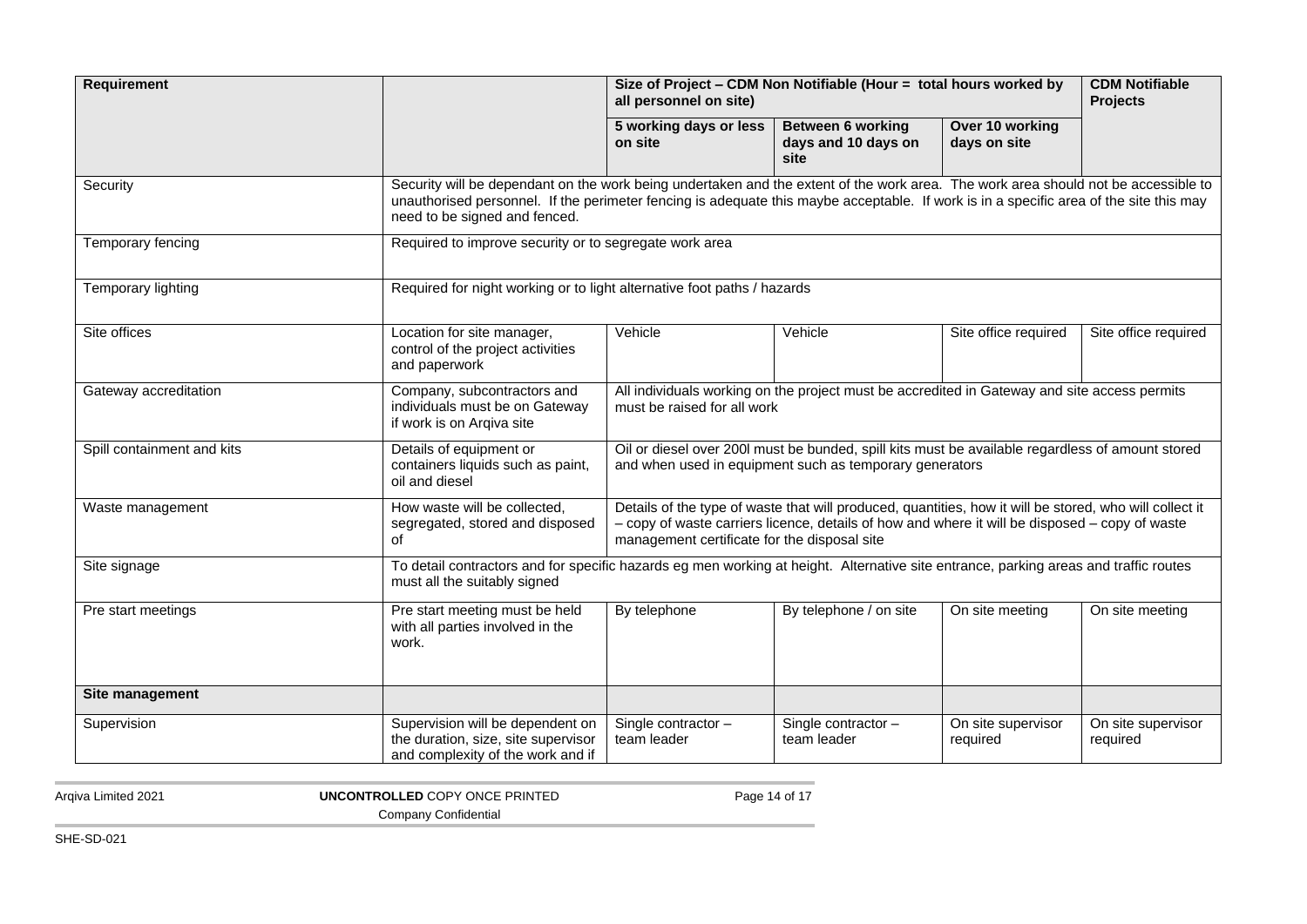| <b>Requirement</b>                                                                                                                                     | Size of Project - CDM Non Notifiable (Hour = total hours worked by<br>all personnel on site)                                                                                                                                                                                              |                                                                                                                 |                                                                                                                 | <b>CDM Notifiable</b><br><b>Projects</b>                                       |                                                                                                             |
|--------------------------------------------------------------------------------------------------------------------------------------------------------|-------------------------------------------------------------------------------------------------------------------------------------------------------------------------------------------------------------------------------------------------------------------------------------------|-----------------------------------------------------------------------------------------------------------------|-----------------------------------------------------------------------------------------------------------------|--------------------------------------------------------------------------------|-------------------------------------------------------------------------------------------------------------|
|                                                                                                                                                        |                                                                                                                                                                                                                                                                                           | 5 working days or less<br>on site                                                                               | Between 6 working<br>days and 10 days on<br>site                                                                | Over 10 working<br>days on site                                                |                                                                                                             |
|                                                                                                                                                        | there are multiple contractors on<br>site.                                                                                                                                                                                                                                                | Multiple contractors -<br>site supervisor                                                                       | Multiple contractors -<br>site supervisor                                                                       |                                                                                |                                                                                                             |
| Documentation<br>Method statement<br><b>Risk assessments</b><br>Construction phase health and safety<br>plan<br>Waste management plan<br>Lifting plans | A site specific method statement<br>and risk assessment is required<br>for all work. If a project on any<br>one site is worth over £300k then<br>a site waste management plane<br>is required. Lifting plans are<br>required for all work involving<br>cranes, rigging and heavy lifting. | Method statement and<br>risk assessment                                                                         | Method statement and<br>risk assessment                                                                         | Method statement<br>and risk<br>assessment                                     | Method statement<br>and risk<br>assessment<br><b>Construction Phase</b><br><b>Health and Safety</b><br>Plan |
| Permits                                                                                                                                                | Contractors can use and issue their own permits to work. If undertaking RF planned work the Arqiva RFSSOW form must be used.                                                                                                                                                              |                                                                                                                 |                                                                                                                 |                                                                                |                                                                                                             |
| Active monitoring - Site inspections                                                                                                                   | The contractor should detail how<br>monitoring of site activities will be<br>undertaken.                                                                                                                                                                                                  | Monitoring by on site<br>personnel                                                                              | Monitoring by on site<br>personnel                                                                              | Site inspection<br>programme<br>required                                       | Site inspection<br>programme<br>required                                                                    |
| Traffic management                                                                                                                                     | If any off the work activities will affect traffic routes or parking areas then a traffic management plan should be prepared, this can be<br>a site drawing detailing new routes ort parking areas, signage should also be provided.                                                      |                                                                                                                 |                                                                                                                 |                                                                                |                                                                                                             |
| Emergency arrangements - mast rescue, first<br>aid, fire etc                                                                                           | Emergency arrangements should<br>be determined by the activities<br>being undertaken and the risks<br>identified. Any work at height<br>must have a rescue plan.                                                                                                                          | First aider, nearest<br>hospital and fire<br>arrangements must be<br>detailed.                                  | First aider, nearest<br>hospital and fire<br>arrangements must be<br>detailed.                                  | First aider, nearest<br>hospital and fire<br>arrangements must<br>be detailed. | First aider, nearest<br>hospital and fire<br>arrangements must<br>be detailed.                              |
| Communications                                                                                                                                         | Communications include site<br>notice boards, method statement<br>briefings, site induction and tool<br>box talks                                                                                                                                                                         | Method statement<br>briefing and site<br>induction can be<br>combined. Tool box<br>talks only when<br>required. | Method statement<br>briefing and site<br>induction can be<br>combined. Tool box<br>talks only when<br>required. | Separate induction<br>required.                                                | Separate induction<br>required.                                                                             |
| Environmental monitoring<br>Ground water<br><b>Noise</b>                                                                                               | Environmental monitoring only required where a specific risk has been identified                                                                                                                                                                                                          |                                                                                                                 |                                                                                                                 |                                                                                |                                                                                                             |

Arqiva Limited 2021 **UNCONTROLLED** COPY ONCE PRINTED Company Confidential

Page 15 of 17

SHE-SD-021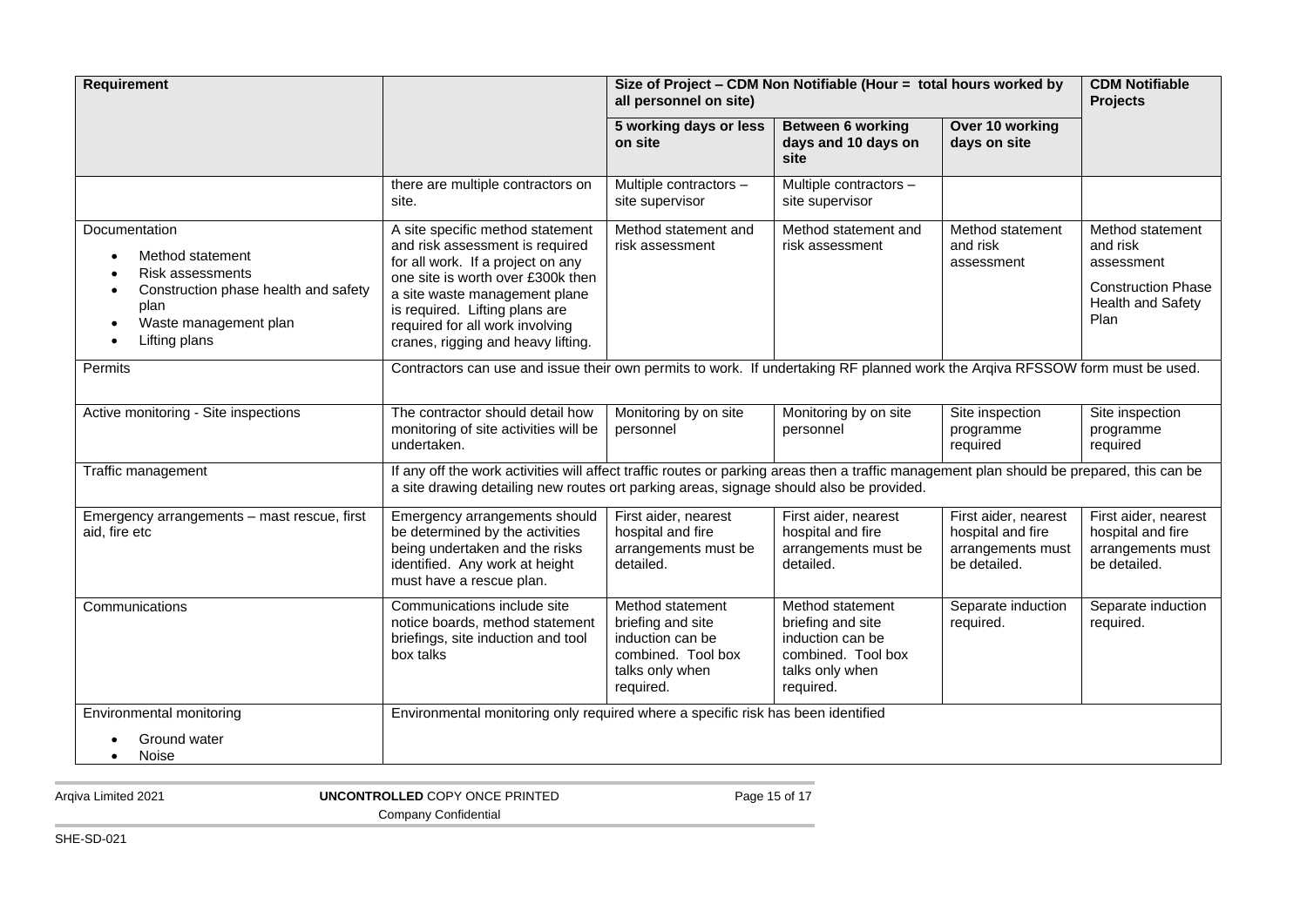Arqiva Limited 2021 **UNCONTROLLED** COPY ONCE PRINTED Company Confidential

Page 16 of 17

SHE -SD -021